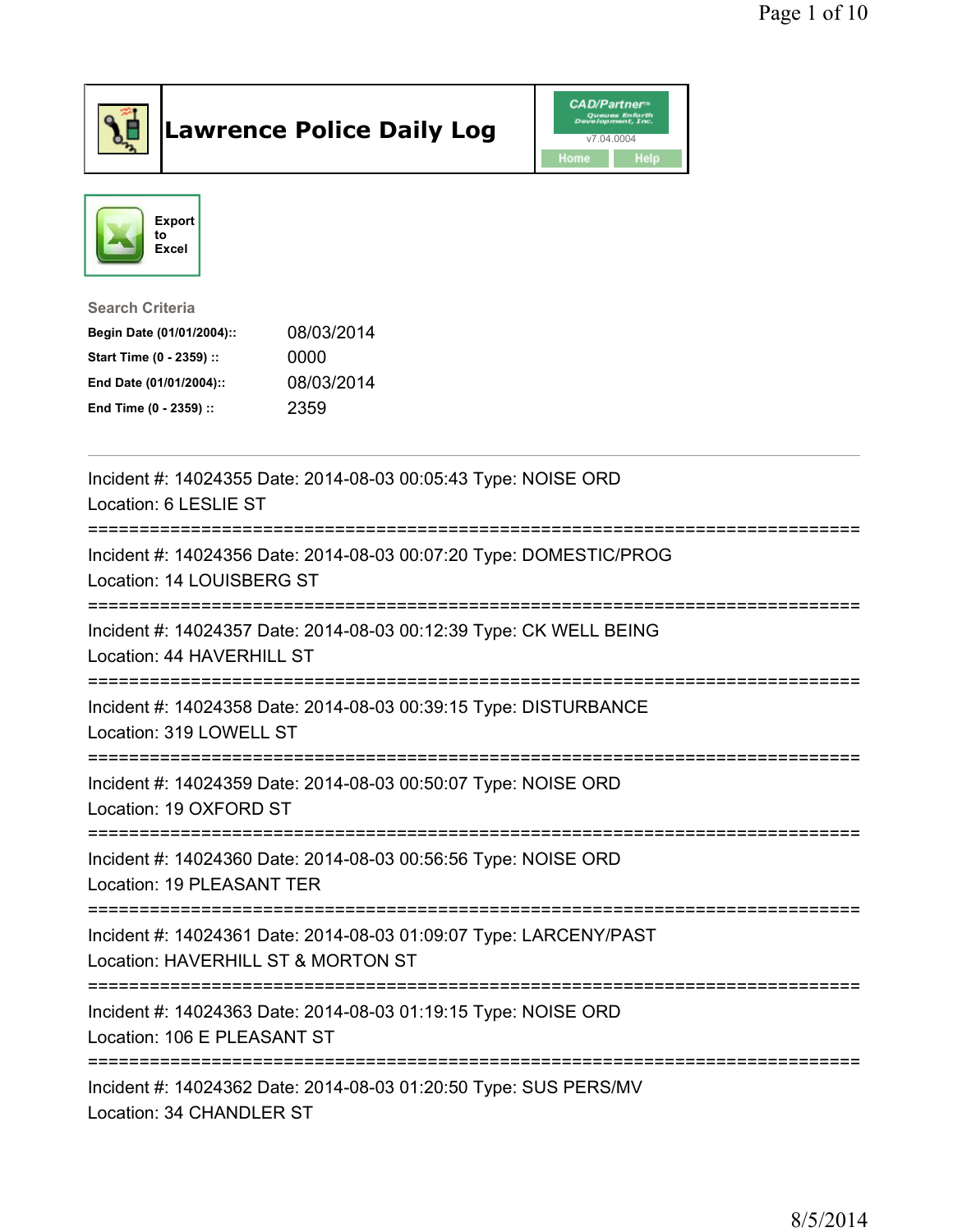| Incident #: 14024364 Date: 2014-08-03 01:22:28 Type: NOISE ORD<br>Location: 21 TREMONT ST                                      |
|--------------------------------------------------------------------------------------------------------------------------------|
| Incident #: 14024365 Date: 2014-08-03 01:23:31 Type: ALARMS<br>Location: 35 INMAN ST                                           |
| Incident #: 14024366 Date: 2014-08-03 01:30:07 Type: MV/BLOCKING<br>Location: 15 CONGRESS ST                                   |
| Incident #: 14024367 Date: 2014-08-03 01:33:39 Type: M/V STOP<br>Location: ESSEX ST & NEWBURY ST<br>========================== |
| Incident #: 14024368 Date: 2014-08-03 01:36:43 Type: ALARMS<br>Location: 104 MARSTON ST                                        |
| Incident #: 14024371 Date: 2014-08-03 01:40:43 Type: LOST PROPERTY<br>Location: HAVERHILL ST & MORTON ST                       |
| Incident #: 14024369 Date: 2014-08-03 01:40:47 Type: A&B PROG<br>Location: 195 ESSEX ST<br>;==============================     |
| Incident #: 14024370 Date: 2014-08-03 01:42:55 Type: DISTURBANCE<br>Location: 106 E PLEASANT ST<br>=========                   |
| Incident #: 14024372 Date: 2014-08-03 01:48:23 Type: TOW OF M/V<br>Location: 119 THOREAU WAY                                   |
| Incident #: 14024374 Date: 2014-08-03 02:04:21 Type: GANG<br>Location: 323 ABBOTT ST                                           |
| Incident #: 14024373 Date: 2014-08-03 02:04:32 Type: ALARM/BURG<br>Location: 59 ESSEX ST                                       |
| Incident #: 14024375 Date: 2014-08-03 02:06:19 Type: NOISE ORD<br>Location: 118 FRANKLIN ST                                    |
| Incident #: 14024376 Date: 2014-08-03 02:07:02 Type: NOISE ORD<br>Location: 196 JACKSON ST                                     |
| Incident #: 14024377 Date: 2014-08-03 02:07:14 Type: SUS PERS/MV<br>Lootion: CADI ETAN CT 0 CAALINGE CT                        |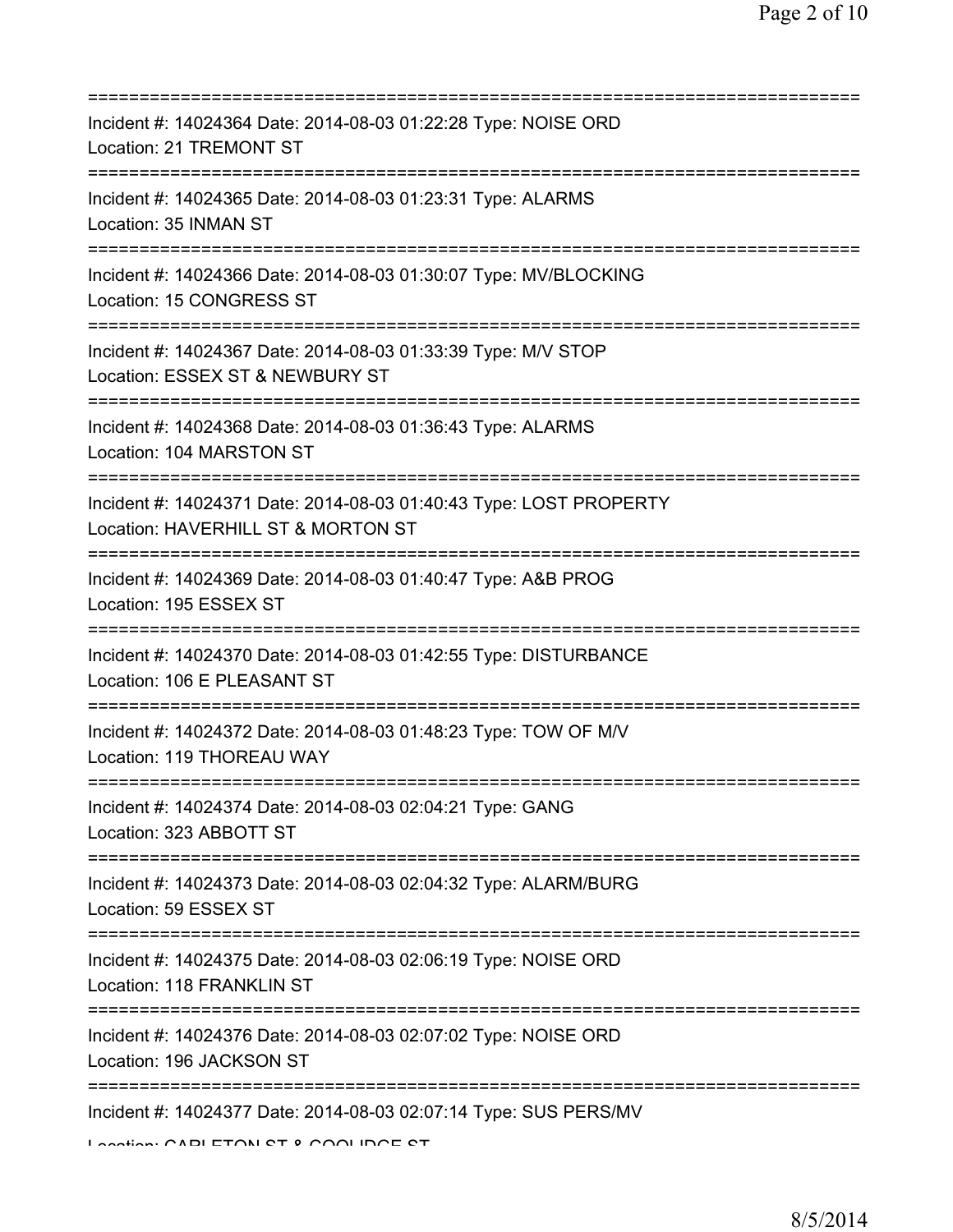| Incident #: 14024378 Date: 2014-08-03 02:08:29 Type: NOISE ORD<br>Location: 9 OHIO AV                                                    |
|------------------------------------------------------------------------------------------------------------------------------------------|
| Incident #: 14024379 Date: 2014-08-03 02:13:28 Type: NOISE ORD<br>Location: 87 OXFORD ST<br>==================<br>====================== |
| Incident #: 14024380 Date: 2014-08-03 02:17:23 Type: DISTURBANCE<br>Location: 20 MARSTON ST                                              |
| Incident #: 14024381 Date: 2014-08-03 02:22:50 Type: TOW OF M/V<br>Location: MARKET ST & PARKER ST<br>---------------------------        |
| Incident #: 14024382 Date: 2014-08-03 02:35:43 Type: DOMESTIC/PAST<br>Location: 5 JACKSON ST                                             |
| Incident #: 14024383 Date: 2014-08-03 02:47:03 Type: NOISE ORD<br>Location: 17 WILLOW ST FL 2<br>;=====================================  |
| Incident #: 14024384 Date: 2014-08-03 02:57:53 Type: DISORDERLY<br>Location: 21 KENDRICK ST<br>------------------------------            |
| Incident #: 14024385 Date: 2014-08-03 03:01:03 Type: SHOTS FIRED<br>Location: 125 ALLSTON ST                                             |
| Incident #: 14024386 Date: 2014-08-03 03:24:02 Type: B&E/PROG<br>Location: 1027 ESSEX ST                                                 |
| Incident #: 14024387 Date: 2014-08-03 03:26:17 Type: ALARMS<br>Location: 94 BRADFORD ST                                                  |
| Incident #: 14024388 Date: 2014-08-03 03:33:01 Type: DISORDERLY<br>Location: 391 CHESTNUT ST                                             |
| Incident #: 14024389 Date: 2014-08-03 03:39:47 Type: M/V STOP<br>Location: 286 AMES ST                                                   |
| ==============<br>Incident #: 14024390 Date: 2014-08-03 03:41:58 Type: SHOTS FIRED<br>Location: BROADWAY & CEDAR ST                      |
| --------------------------<br>Incident #: 14024391 Date: 2014-08-03 03:50:58 Type: ALARMS                                                |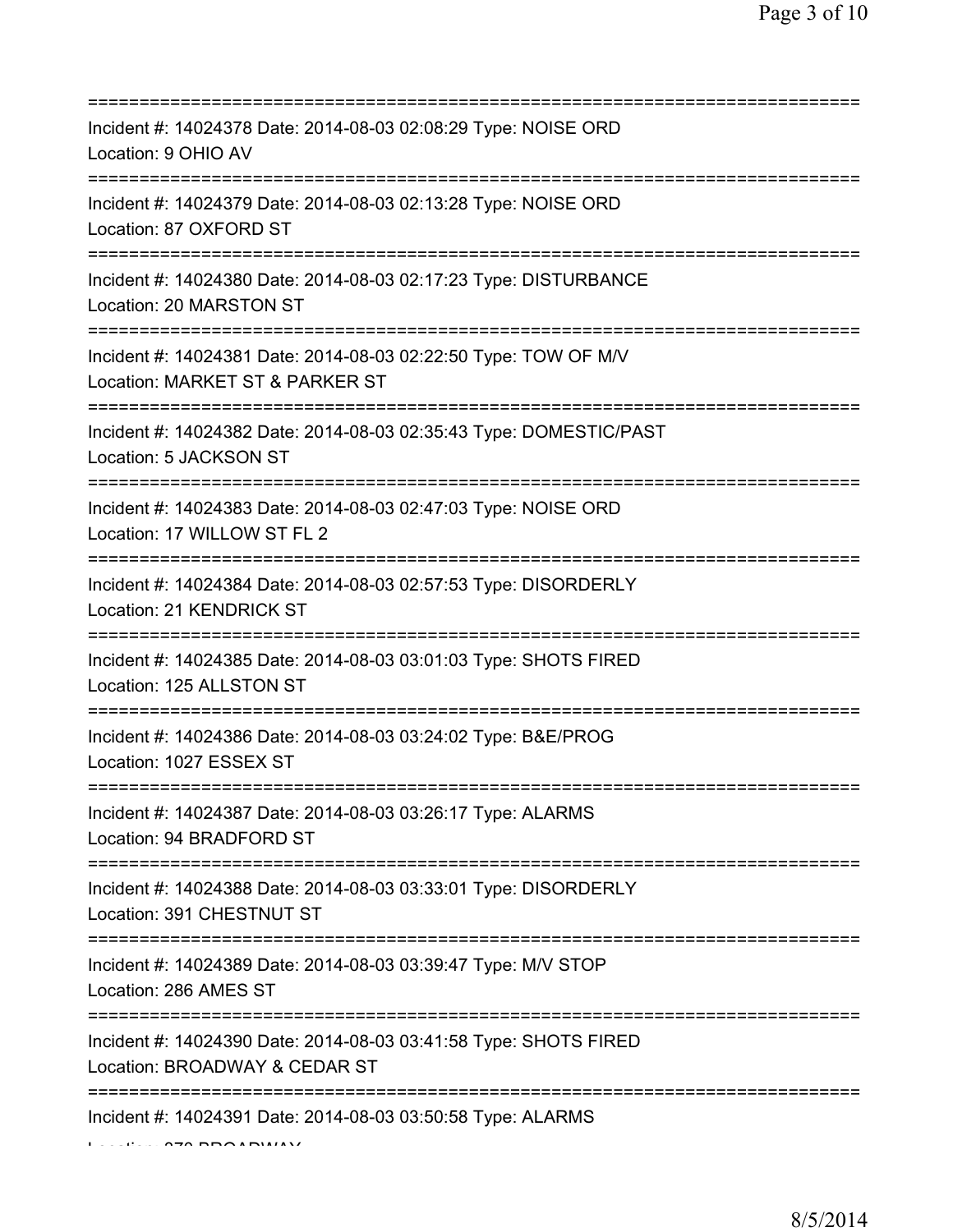=========================================================================== Incident #: 14024392 Date: 2014-08-03 03:55:43 Type: GUN CALL Location: MAY ST & RAILROAD ST =========================================================================== Incident #: 14024393 Date: 2014-08-03 04:20:37 Type: ALARMS Location: 370 BROADWAY =========================================================================== Incident #: 14024394 Date: 2014-08-03 04:29:02 Type: DISORDERLY Location: 75 BAILEY ST FL 1 =========================================================================== Incident #: 14024395 Date: 2014-08-03 04:37:59 Type: AUTO ACC/NO PI Location: WINTHROP AV =========================================================================== Incident #: 14024396 Date: 2014-08-03 04:58:19 Type: FIGHT Location: 9 CORNISH ST =========================================================================== Incident #: 14024397 Date: 2014-08-03 05:01:18 Type: DOMESTIC/PAST Location: 61 BRADFORD ST =========================================================================== Incident #: 14024398 Date: 2014-08-03 06:00:39 Type: ALARMS Location: 205 WALNUT ST =========================================================================== Incident #: 14024399 Date: 2014-08-03 06:25:18 Type: DISTURBANCE Location: 155 LAWRENCE ST FL 2 =========================================================================== Incident #: 14024400 Date: 2014-08-03 07:49:25 Type: HIT & RUN M/V Location: FARNHAM ST & PARKER ST =========================================================================== Incident #: 14024401 Date: 2014-08-03 08:58:28 Type: DOMESTIC/PAST Location: 185 GARDEN ST =========================================================================== Incident #: 14024402 Date: 2014-08-03 09:49:38 Type: 209A/SERVE Location: 106 PARK ST =========================================================================== Incident #: 14024403 Date: 2014-08-03 09:50:24 Type: SUS PERS/MV Location: 355 PARK ST =========================================================================== Incident #: 14024404 Date: 2014-08-03 10:02:07 Type: 209A/SERVE Location: 180 SARATOGA ST =========================================================================== Incident #: 14024405 Date: 2014-08-03 10:08:51 Type: 209A/SERVE Location: 69 ARLINGTON ST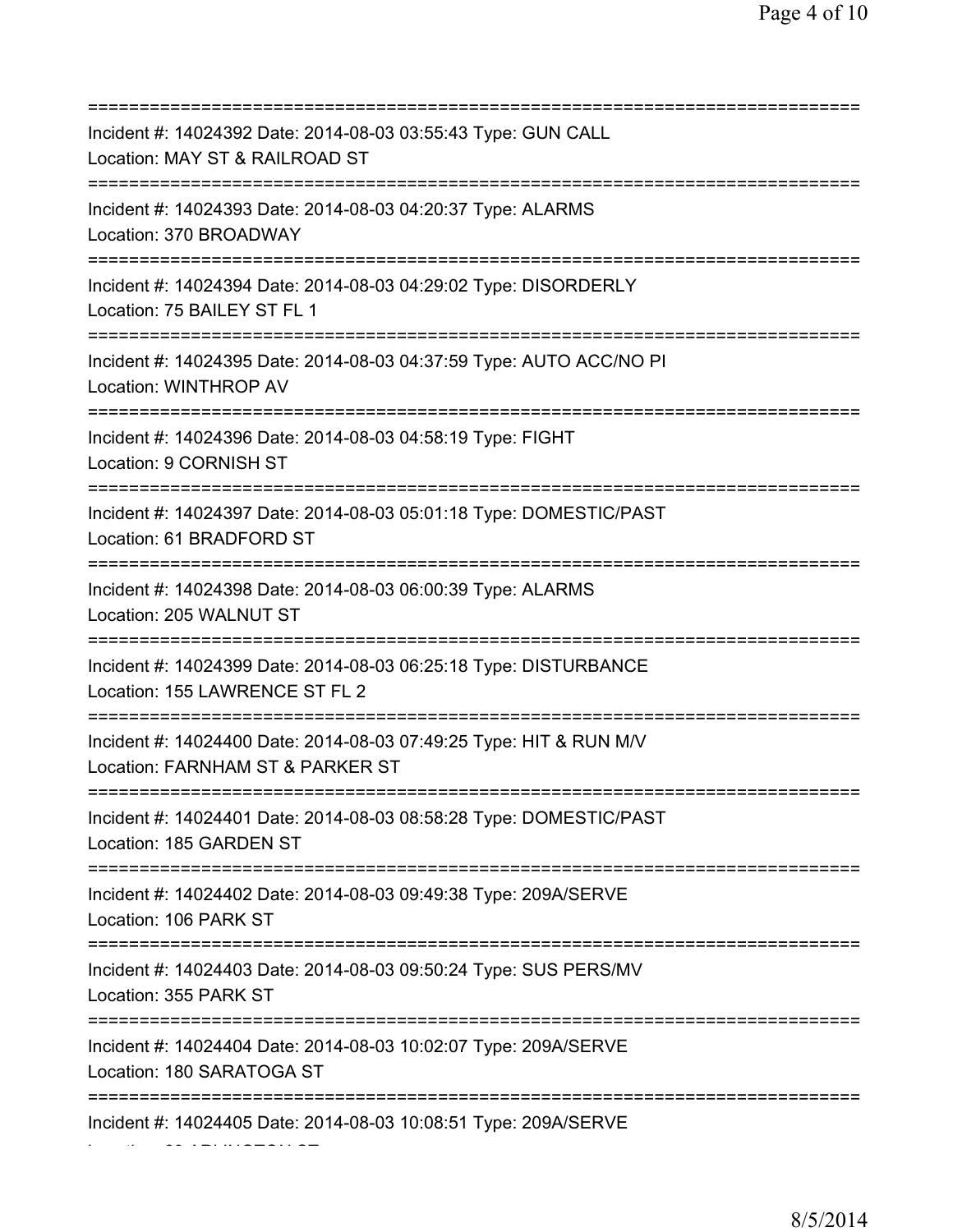| Incident #: 14024406 Date: 2014-08-03 10:19:33 Type: 209A/SERVE<br>Location: 209 PARK ST                                             |
|--------------------------------------------------------------------------------------------------------------------------------------|
| Incident #: 14024407 Date: 2014-08-03 10:20:57 Type: 209A/SERVE<br>Location: 196 BRUCE ST<br>=================================       |
| Incident #: 14024408 Date: 2014-08-03 10:29:15 Type: 209A/SERVE<br>Location: 391 CHESTNUT ST #2                                      |
| Incident #: 14024409 Date: 2014-08-03 10:30:16 Type: 209A/SERVE<br>Location: 196 JACKSON ST<br>============================          |
| Incident #: 14024410 Date: 2014-08-03 10:42:50 Type: 209A/SERVE<br>Location: 32 BROOK ST                                             |
| Incident #: 14024411 Date: 2014-08-03 10:52:33 Type: 209A/SERVE<br>Location: 279 PROSPECT ST<br>==================================== |
| Incident #: 14024412 Date: 2014-08-03 11:11:49 Type: 209A/SERVE<br>Location: 297 LOWELL ST<br>:=============================         |
| Incident #: 14024413 Date: 2014-08-03 11:14:49 Type: 209A/SERVE<br>Location: 8 ROLLINS ST                                            |
| Incident #: 14024414 Date: 2014-08-03 11:21:32 Type: 209A/SERVE<br>Location: 478 RIVERSIDE DR #303                                   |
| Incident #: 14024415 Date: 2014-08-03 11:23:39 Type: TOW/REPOSSED<br>Location: 22 MAGNOLIA ST                                        |
| Incident #: 14024416 Date: 2014-08-03 11:25:46 Type: ASSSIT OTHER PD<br><b>Location: WATER ST</b>                                    |
| Incident #: 14024417 Date: 2014-08-03 11:26:18 Type: TOW/REPOSSED<br>Location: 11 HOLTON ST                                          |
| Incident #: 14024418 Date: 2014-08-03 11:37:54 Type: TOW/REPOSSED<br>Location: 28 BYRON AV                                           |
| Incident #: 14024419 Date: 2014-08-03 11:41:55 Type: WARRANT SERVE                                                                   |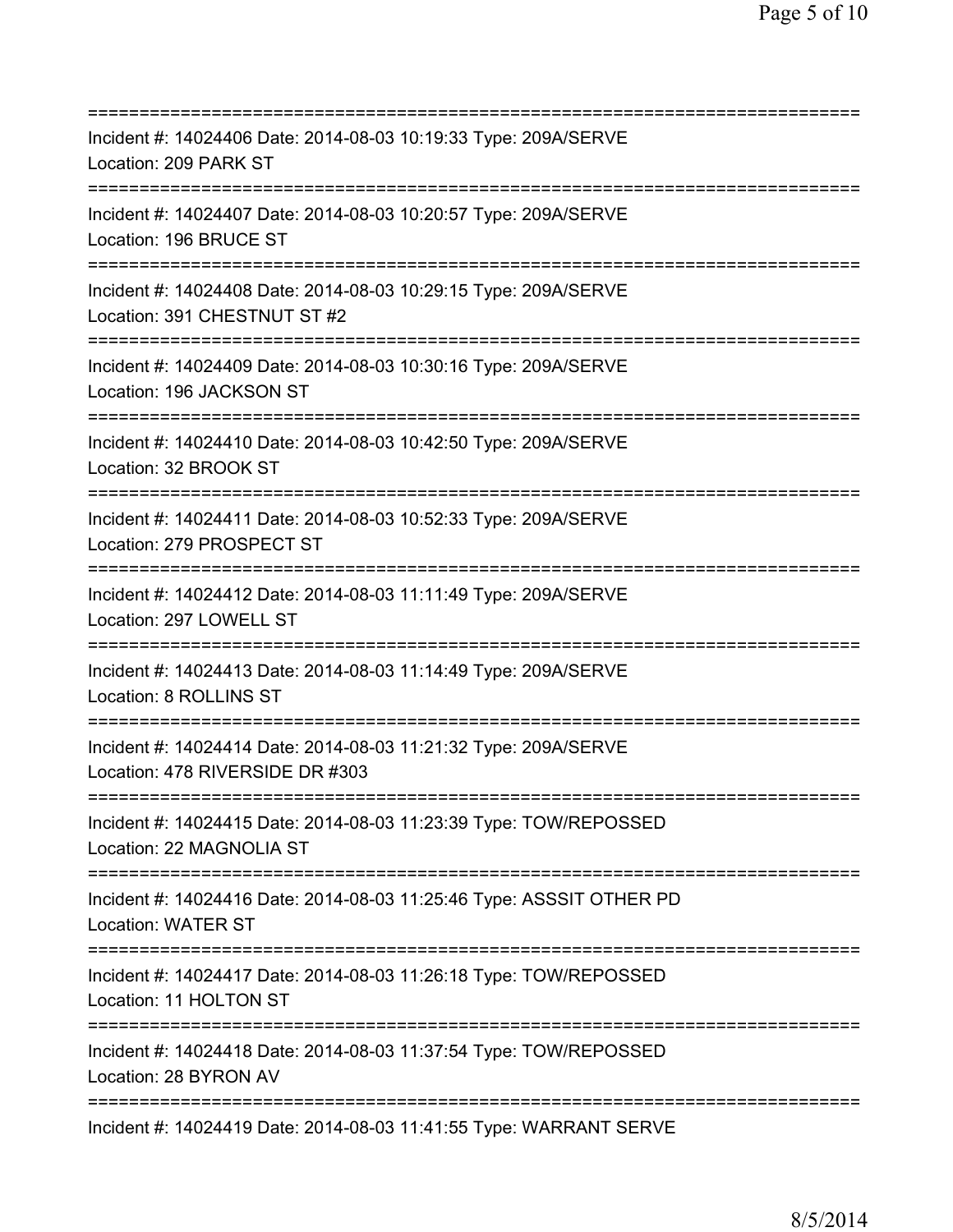| Incident #: 14024420 Date: 2014-08-03 11:55:10 Type: 209A/SERVE<br>Location: 309 E HAVERHILL ST                                             |
|---------------------------------------------------------------------------------------------------------------------------------------------|
| Incident #: 14024421 Date: 2014-08-03 12:29:39 Type: SHOPLIFTING<br>Location: WALGREENS / 220 S BROADWAY<br>============================    |
| Incident #: 14024422 Date: 2014-08-03 12:50:33 Type: SUS PERS/MV<br>Location: 125 AMESBURY ST<br>======================================     |
| Incident #: 14024423 Date: 2014-08-03 13:23:39 Type: SUS PERS/MV<br>Location: 200 COMMON ST<br>================================             |
| Incident #: 14024424 Date: 2014-08-03 13:49:43 Type: TOW OF M/V<br>Location: COMMON ST & JACKSON ST<br>;==================                  |
| Incident #: 14024425 Date: 2014-08-03 14:05:09 Type: LARCENY/PROG<br>Location: 779 ESSEX ST<br>====================================         |
| Incident #: 14024426 Date: 2014-08-03 14:08:37 Type: LIC PLATE STO<br>Location: 120 ABBOTT ST                                               |
| Incident #: 14024428 Date: 2014-08-03 14:21:38 Type: STOLEN PROP<br>Location: 112 MARSTON ST                                                |
| Incident #: 14024427 Date: 2014-08-03 14:23:48 Type: DISABLED MV<br><b>Location: MANCHESTER ST</b>                                          |
| Incident #: 14024429 Date: 2014-08-03 15:32:09 Type: VIO CITY ORD<br>Location: HAVERHILL ST & LAWRENCE ST                                   |
| ====================================<br>Incident #: 14024430 Date: 2014-08-03 15:50:23 Type: M/V STOP<br>Location: 99 WINTHROP AV           |
| ======================================<br>Incident #: 14024431 Date: 2014-08-03 16:00:24 Type: NOISE ORD<br>Location: MYRTLE ST & WALNUT ST |
| Incident #: 14024432 Date: 2014-08-03 16:02:07 Type: MV/BLOCKING<br>Location: 111 LEXINGTON ST                                              |
| Incident #: 14024433 Date: 2014-08-03 16:10:11 Type: DISTURBANCE                                                                            |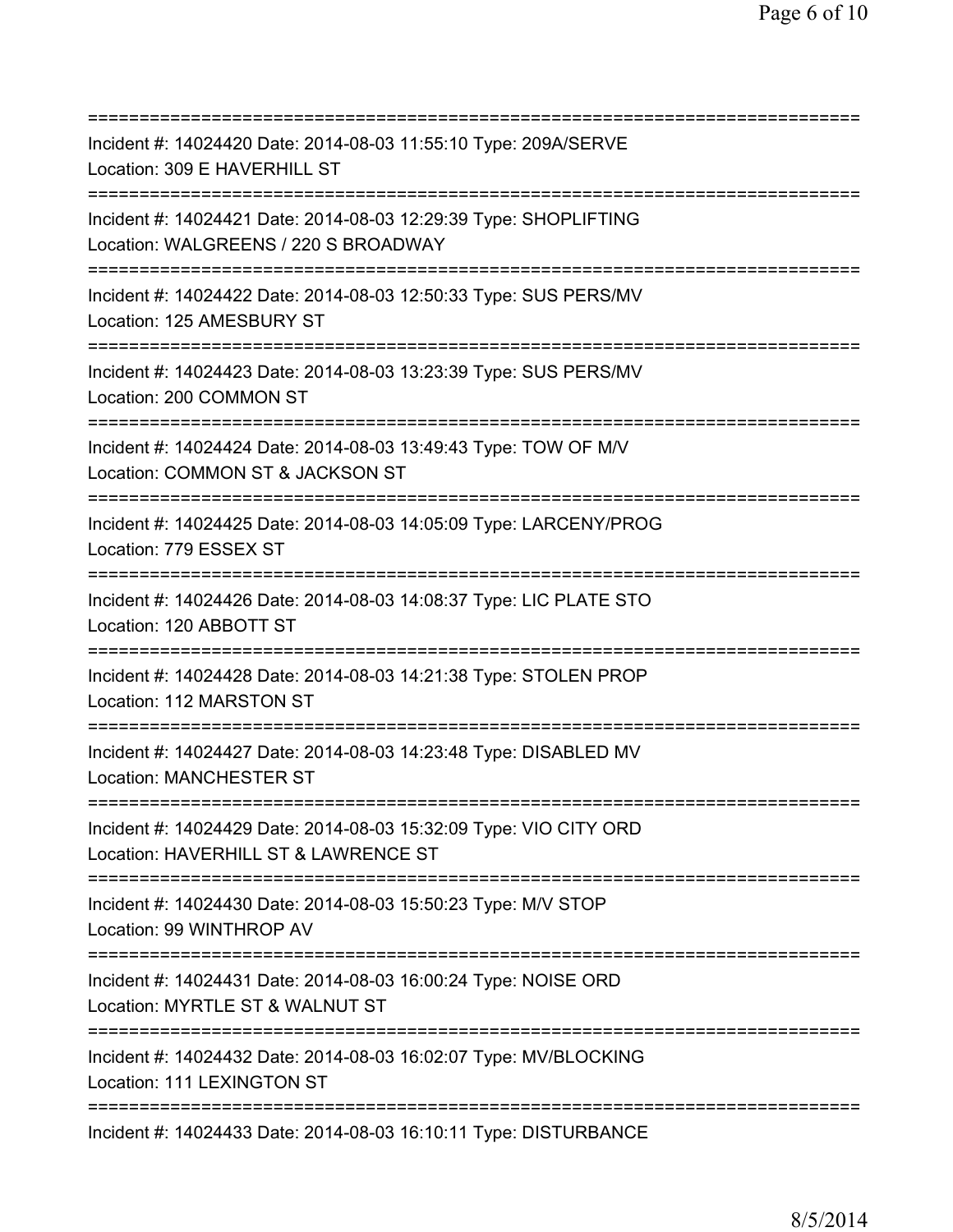| <b>Location: CAULKINS CT</b>                                                                                                          |
|---------------------------------------------------------------------------------------------------------------------------------------|
| Incident #: 14024434 Date: 2014-08-03 16:24:47 Type: NOISE ORD<br>Location: 17 DURHAM ST<br>======================================    |
| Incident #: 14024435 Date: 2014-08-03 16:39:11 Type: MAN DOWN<br>Location: CHESTNUT ST & SHORT ST<br>;=============================== |
| Incident #: 14024436 Date: 2014-08-03 16:51:08 Type: M/V STOP<br>Location: CANAL ST & HAMPSHIRE ST<br>:=====================          |
| Incident #: 14024437 Date: 2014-08-03 16:57:14 Type: DOMESTIC/PROG<br>Location: 157 SALEM ST FL 2<br>===============================  |
| Incident #: 14024438 Date: 2014-08-03 17:16:32 Type: DISTURBANCE<br>Location: 350 HAVERHILL ST                                        |
| Incident #: 14024439 Date: 2014-08-03 17:41:28 Type: SELECTIVE ENF<br>Location: 610 HAVERHILL ST                                      |
| Incident #: 14024440 Date: 2014-08-03 17:44:53 Type: NOISE ORD<br><b>Location: CAULKINS CT</b>                                        |
| Incident #: 14024441 Date: 2014-08-03 17:46:07 Type: M/V STOP<br>Location: HAVERHILL ST & SHAWMUT ST                                  |
| Incident #: 14024442 Date: 2014-08-03 17:50:00 Type: ALARM/BURG<br>Location: 1ST BAPTIST HATIAN CHURCH / 150 GARDEN ST                |
| Incident #: 14024443 Date: 2014-08-03 17:51:50 Type: DRINKING PUBL<br>Location: WEST ST                                               |
| Incident #: 14024444 Date: 2014-08-03 17:54:26 Type: SUS PERS/MV<br>Location: WACHUSETTS AV                                           |
| =======================<br>Incident #: 14024445 Date: 2014-08-03 18:20:38 Type: M/V STOP<br>Location: 582 HAVERHILL ST                |
| Incident #: 14024446 Date: 2014-08-03 18:21:18 Type: NOISE ORD<br>Location: 17 DURHAM ST                                              |
| In SIMPLE 4.4 AND ATTILA  AN OCO A CO O A D.O.O.A Tumor ALITO A DOMINIK DI                                                            |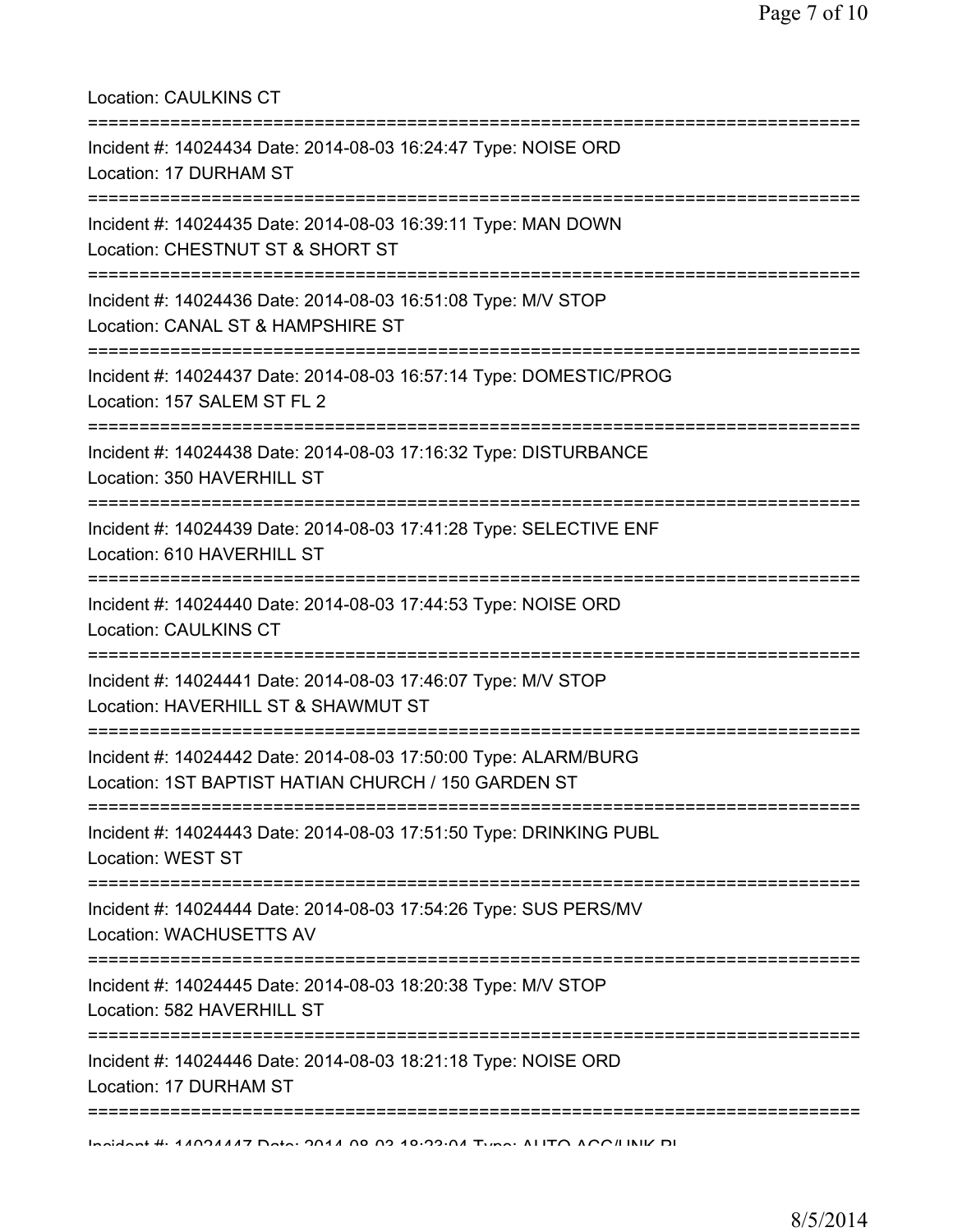| Location: ANDOVER ST & S BROADWAY                                                                                                     |
|---------------------------------------------------------------------------------------------------------------------------------------|
| Incident #: 14024448 Date: 2014-08-03 18:41:56 Type: B&E/PROG<br>Location: 27 ORCHARD ST<br>:==================================       |
| Incident #: 14024449 Date: 2014-08-03 18:49:09 Type: DRUG OVERDOSE<br>Location: 114 BAILEY ST FL 2                                    |
| Incident #: 14024450 Date: 2014-08-03 18:56:38 Type: TOW OF M/V<br>Location: CITY OF LAWRENCE                                         |
| Incident #: 14024451 Date: 2014-08-03 18:57:11 Type: NOISE ORD<br>Location: 61 BASSWOOD ST                                            |
| Incident #: 14024452 Date: 2014-08-03 18:59:39 Type: NOISE ORD<br>Location: 15 HOLT ST                                                |
| Incident #: 14024453 Date: 2014-08-03 19:35:06 Type: SPECIAL CHECK<br>Location: BRADFORD ST & BROADWAY<br>=========================== |
| Incident #: 14024454 Date: 2014-08-03 20:21:08 Type: MEDIC SUPPORT<br>Location: 3 LENOX CIR                                           |
| Incident #: 14024455 Date: 2014-08-03 20:23:15 Type: SHOPLIFTING<br>Location: WALGREENS / 220 S BROADWAY                              |
| Incident #: 14024456 Date: 2014-08-03 20:37:04 Type: ALARM/BURG<br>Location: 22 LOGAN ST                                              |
| Incident #: 14024457 Date: 2014-08-03 20:49:16 Type: UNWANTEDGUEST<br>Location: 260 JACKSON ST                                        |
| Incident #: 14024458 Date: 2014-08-03 20:49:35 Type: NOISE ORD<br>Location: 159 MARGIN ST                                             |
| Incident #: 14024459 Date: 2014-08-03 20:56:21 Type: NOISE ORD<br>Location: 77 MAY ST FL 2                                            |
| Incident #: 14024460 Date: 2014-08-03 20:56:58 Type: SUS PERS/MV<br>Location: 110 WACHUSETTS AV                                       |
|                                                                                                                                       |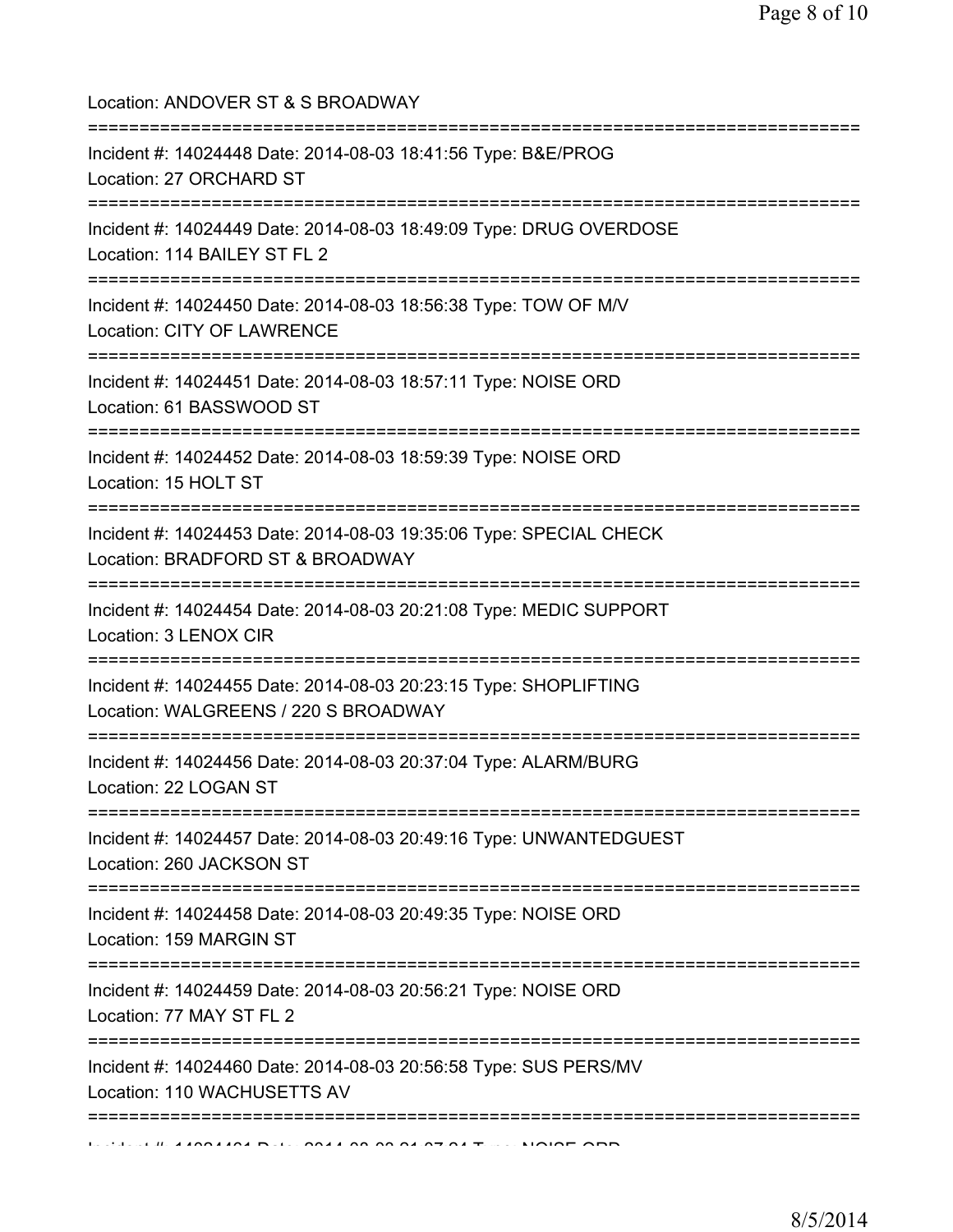| Location: 36 CHESTNUT ST                                                                                                            |
|-------------------------------------------------------------------------------------------------------------------------------------|
| Incident #: 14024462 Date: 2014-08-03 21:20:10 Type: DISORDERLY<br><b>Location: ALLYN TER</b>                                       |
| Incident #: 14024463 Date: 2014-08-03 21:27:58 Type: NOISE ORD<br>Location: 349 LAWRENCE ST<br>------------------------------------ |
| Incident #: 14024464 Date: 2014-08-03 21:35:41 Type: NOISE ORD<br>Location: 398 S BROADWAY                                          |
| Incident #: 14024465 Date: 2014-08-03 21:43:25 Type: DISTURBANCE<br>Location: 235 PROSPECT ST                                       |
| Incident #: 14024466 Date: 2014-08-03 21:46:38 Type: NOISE ORD<br>Location: 15 CARMELA TEOLI WAY                                    |
| Incident #: 14024467 Date: 2014-08-03 21:48:04 Type: DISORDERLY<br>Location: 77 ABBOTT ST                                           |
| Incident #: 14024468 Date: 2014-08-03 21:49:48 Type: STOL/MV/PAS<br>Location: 260 E HAVERHILL ST<br>=======================         |
| Incident #: 14024469 Date: 2014-08-03 22:00:16 Type: FIGHT<br>Location: 52 WOODLAND ST                                              |
| Incident #: 14024470 Date: 2014-08-03 22:08:23 Type: ALARM/BURG<br>Location: RINCON DOMINICANO / 773 ESSEX ST                       |
| Incident #: 14024471 Date: 2014-08-03 22:09:24 Type: M/V STOP<br>Location: 610 HAVERHILL ST                                         |
| Incident #: 14024472 Date: 2014-08-03 22:16:07 Type: ALARM/BURG<br>Location: CHILD CARE CENTER / 581 ANDOVER ST                     |
| Incident #: 14024473 Date: 2014-08-03 22:18:20 Type: NOISE ORD<br>Location: MALAYA'S / 2 NEWBURY ST                                 |
| ;=========<br>Incident #: 14024474 Date: 2014-08-03 22:26:05 Type: SPECIAL CHECK<br>Location: 65 SULLIVAN AV                        |
|                                                                                                                                     |